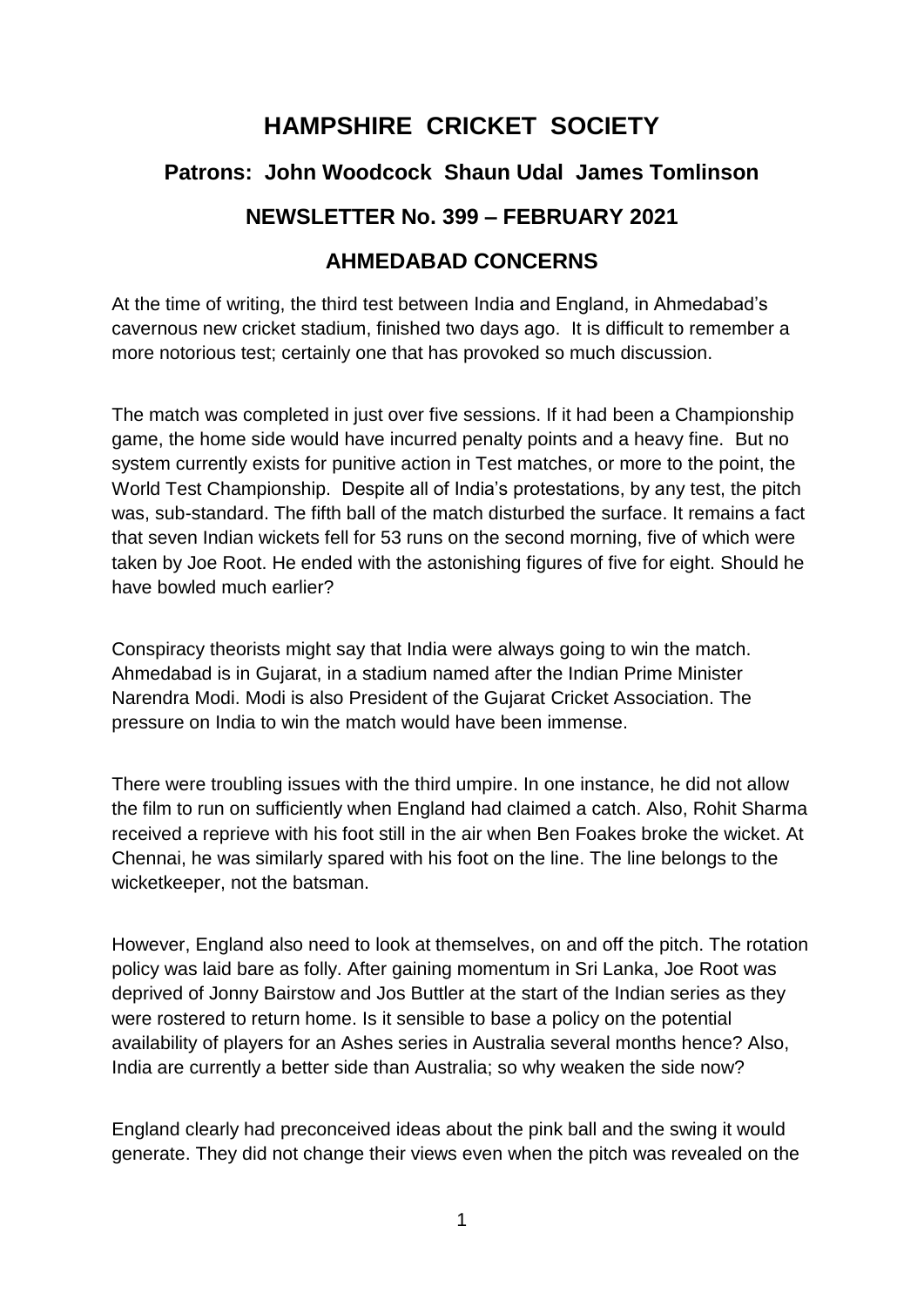morning of the match. Hence, not for the first time overseas, they were overloaded with underused seam bowlers at the expense of spin.

Also, the technical frailties of some of England's batsmen were shown graphically. Only Root, Zak Crawley (on the basis of a majestic first innings that had Sunil Gavaskar drooling) and, to a lesser extent, Ben Stokes can be exonerated. The latter played judiciously in the second innings, only to receive the inevitable ball with his name on it. Behind the wickets, Ben Foakes was quite magnificent. As the ball spat, squatted, and turned left and right prodigiously, he caught virtually everything in the middle of his gloves. And, as mentioned above, he was too quick for the umpires on two stumpings. Jack Leach, after a career threatening illness in New Zealand, and having barely played any cricket in 2020, as well as surviving a savage onslaught at the hands of the Indian batsmen in the first innings at Chennai, performed resourcefully, and demonstrated that he is a quick learner.

It is, though, difficult to be too critical of the England batsmen. They are a product of the County system. Unless they have endured trial by spin at Taunton, their opportunities to play on turning pitches have been very limited. Indeed, in recent years, it is possible that centrally contracted players have never played there. Batting on Oval shirt fronts, as is the case with three of the England squad, is poor preparation for an Indian tour.

And so what will happen in the fourth Test, again at Ahmedabad? For any change in the conditions, it needs the broadcasters, Star TV, to engage in robust dialogue with India. They must have felt short-changed. But it would be a major surprise if there is not going to be more of the same next Friday. In truth, India don't need to doctor the pitch. England, in one way or other, have already scored too many own goals to be a genuine threat. That marvellous victory in the first test at Chennai, founded on the excellent Joe Root, now seems a world away.

#### **JAMES VINCE IN THE BBL (2)**

Hampshire's supporters have had much to celebrate in the performances of James Vince in Australia's Big Bash League this winter. It has helped to shorten the winter and the third Covid lockdown.

Hampshire's captain demonstrated time and again that it is possible to score runs quickly in t20 cricket with proper cricket shots. He never resorted to "the ramp" or reverse sweep. Last winter in the BBL, bowlers were able to tie him down on the leg side. In this year's competition, they had to counter rasping pull shots, and penetrative hooks. He scored just as many runs on the leg side as the off. All his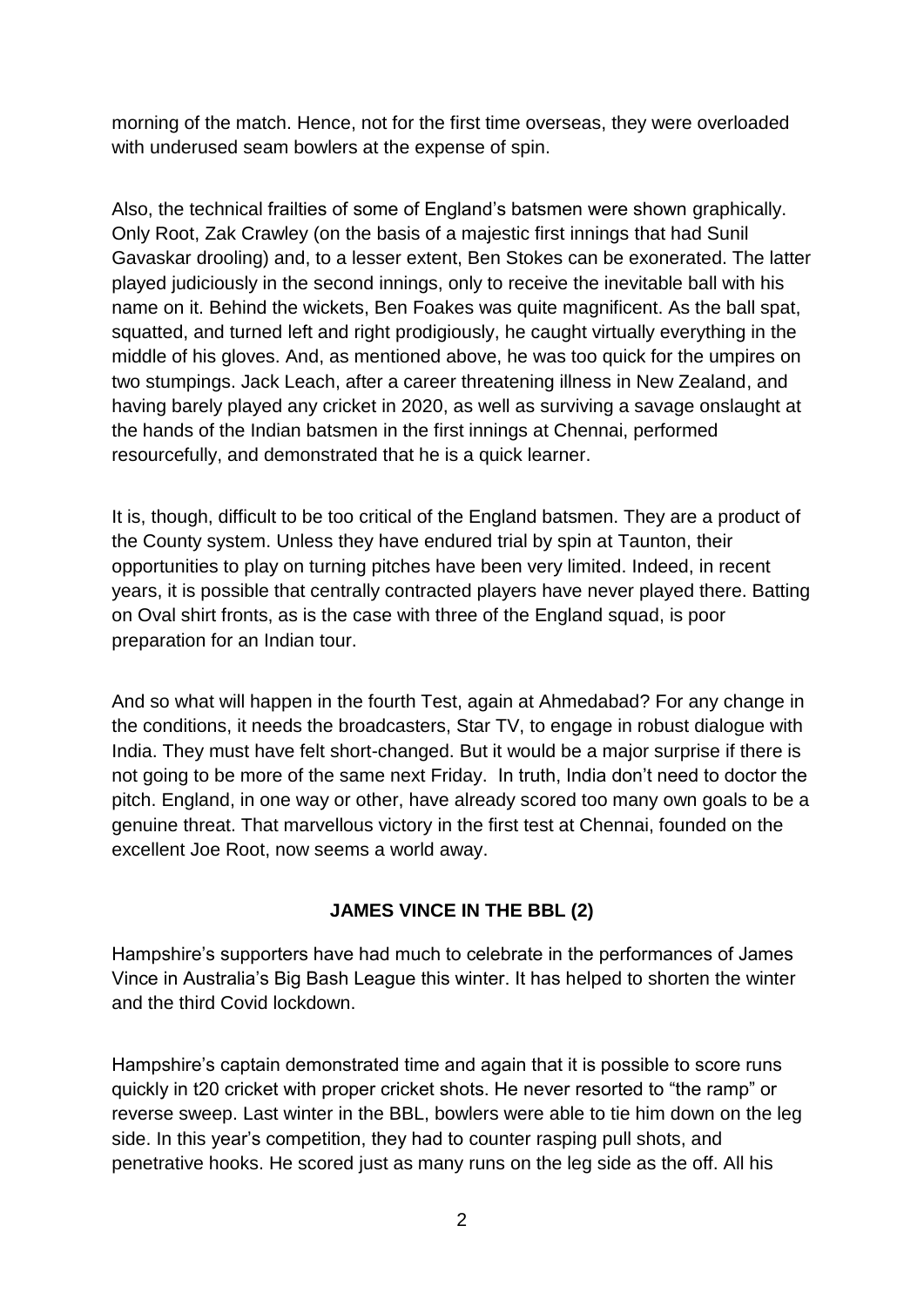innings were punctuated by his trademark glorious cover and straight driving, either along the ground or over the top, as well as square cutting. Because of his orthodoxy, opposing captains eventually forsook a fielder at long leg to strengthen the field in front of the wicket. But he still found a way through. He always batted stylishly off both front and back foot. And, as Ricky Ponting stated, he made it all look so effortless. In the process, he gave credibility to t20 cricket, a format so often mocked by the purists.

Moreover, he showed he possessed a steely temperament, producing his best performances in the final three matches of the season, when the pressure was really on, as his side, the Sydney Sixers, sought to retain their crown. In the last match of the group stage, against the Melbourne Stars at the MCG, the Sixers required one more point to finish in first place. The home side scored 177 for six. The Sixers needed to score 73 in the first ten overs for their batting bonus point, and hence the league title. The editor has never seen James Vince bat so commandingly from the first ball of an innings. He raced to 46 off 32 balls to put the issue beyond doubt. As is always the case when he is batting with ease, it was a shock when he was dismissed.

He then rolled-out two memorable innings, in the subsequent play-off section of the tournament, both against the Perth Scorchers. In the first (the Qualifier – so called as the winner progressed straight to the final), at the Manuka Oval, Canberra, he scored a wondrous 98 not out off just 53 balls to guide his side to a nine wicket victory. He barely seemed to break sweat. He and his opening partner, Josh Phillipe, added 92 for the first wicket in 8.5 overs in pursuit of a victory target of 168. Phillipe is a roman candle type of batsman – frenetic, sparkling shots as he sends the ball to all parts of the compass. He was later named Player of the Tournament. Vince then dominated the rest of the innings. He completed his fifty off only 26 balls. The end of the match was a controversial anti-climax. Conscious that Vince was so near his century, his partner, Daniel Hughes, unselfishly blocked the last three balls of the  $19<sup>th</sup>$  over, with the scores level. The excitement, even watching on a television screen on the other side of the world, was palpable. The crowd were willing him on, as were his own team-mates. Even the umpires seemed to capture the mood. However, the first ball of the 20<sup>th</sup> over, bowled by Andrew Tye, was sent high and wide down the legside so that Vince was unable to reach it. It was clearly a wide. He looked stunned; the crowd momentarily fell silent. The umpire evidently did not want to signal the wide, but in the end, he had no option. Tye later protested it was an accident. His action when he reached the crease to bowl the ball suggested otherwise. A crescendo of booing by the crowd reverberated around the ground. James Vince left the arena to a standing ovation and when he reached the Sixers bench, he was engulfed by his team-mates in an un-Covid celebration. He had seen his side to the final.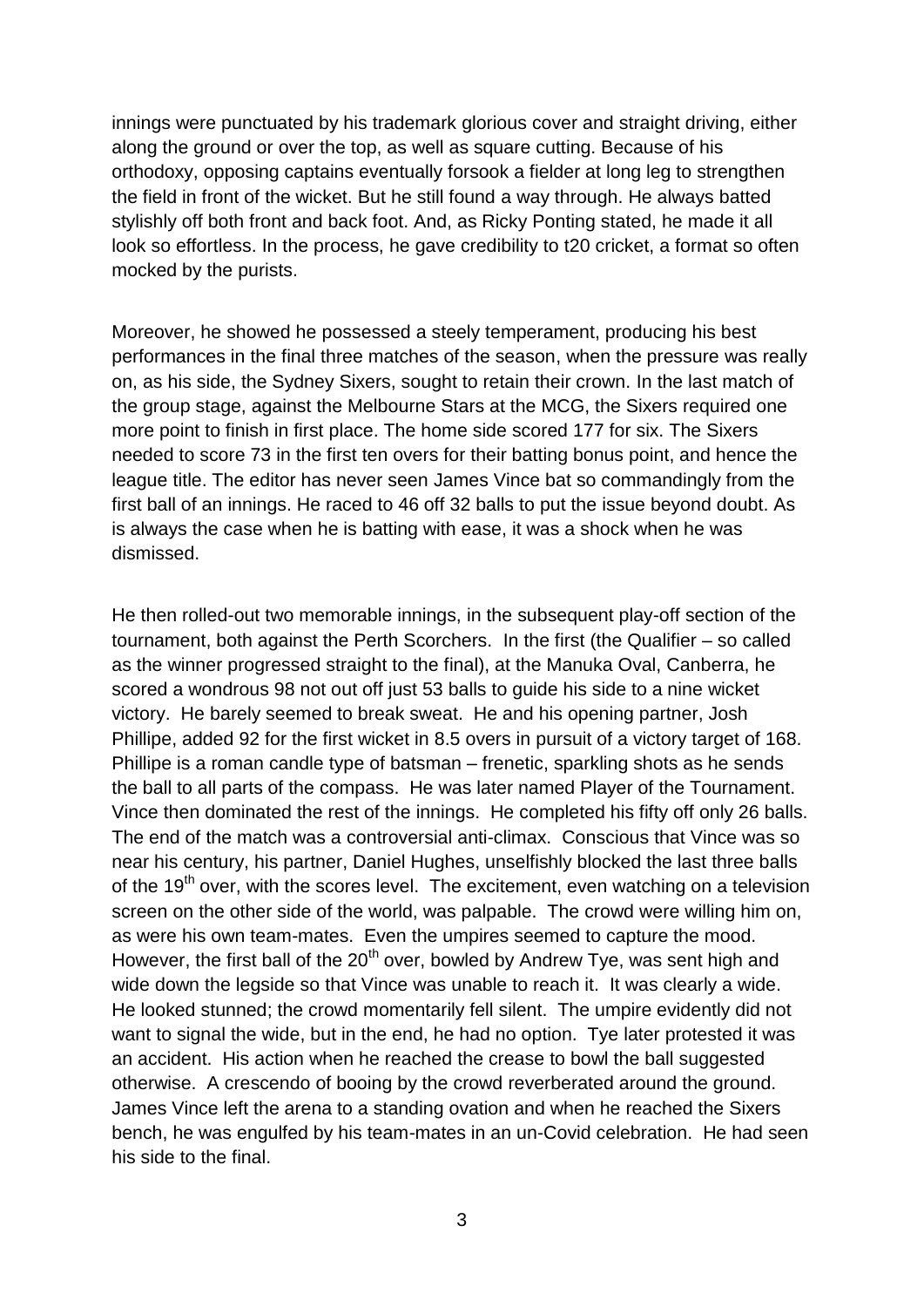The culmination of the tournament, on the following Saturday, when the Perth Scorchers again awaited them, posed a dilemma for the editor. It coincided with Joe Root's great innings at Chennai. However, having watched Vince's fortunes in the previous two matches, and as it was the final, the editor switched to BT Sports. He was glad he did. The match was the Sixer's first at the Sydney Cricket Ground in the winter, and James Vince left Australia in style.

On this occasion, his side batted first. He reached his half-century off 31 balls. So quickly was he scoring that Ponting declared that Vince would be eyeing 150 yet alone a century. The gasp when he was dismissed for 95 at the start of the 15<sup>th</sup> over, was audible. He had faced 60 balls, prompting yet another standing ovation from an appreciative crowd and acclaim from his team-mates. The Sixers innings eventually closed on 188 for six. The Scorchers were never in the hunt in their reply and they finished on 161 for nine. When he held a wonderful catch to dismiss the dangerous Mitchell Marsh, his Man of the Match award in successive matches was assured. Upon receipt of his award, it was obvious that Sydneysiders had taken the quiet, unassuming Hampshire captain to their hearts.

He ended his 16-match season with 537 runs. Only Alex Hales, in one fewer match (543) scored more. Hales was later selected for the England t20 squad. Vince was a conspicuous absentee. Ed Smith stated he needed another string to his bow to gain entry: really? His strike rate was an impressive 143.58 and he struck eleven sixes and 59 fours. The latter feat was by far the best in the competition, illustrating just how safely he made his runs.

One of the main features of the tournament was that it was played before crowds. The atmosphere they generated gave a reminder of what all sports fans in the UK have been missing in the past 12 months.

James Vince has now played on the winning side six times in national t20 competitions in four different countries – England and Australia (twice each), South Africa and Pakistan. After Sydney, he flew home for five days, before travelling east once more, to the Pakistan Super League. In the second match there, he scored 84 off 55 balls for Multan Sultans against Peshawar Zalmi at the National Stadium, Karachi. Unfortunately, his side lost with an over to spare.

## **THE FORTHCOMING SEASON**

The published fixtures for next season's white ball cricket are listed below and overleaf. The editor understands that the ECB will be making a statement in the next fortnight, presumably after meeting with stakeholders, over detailed arrangements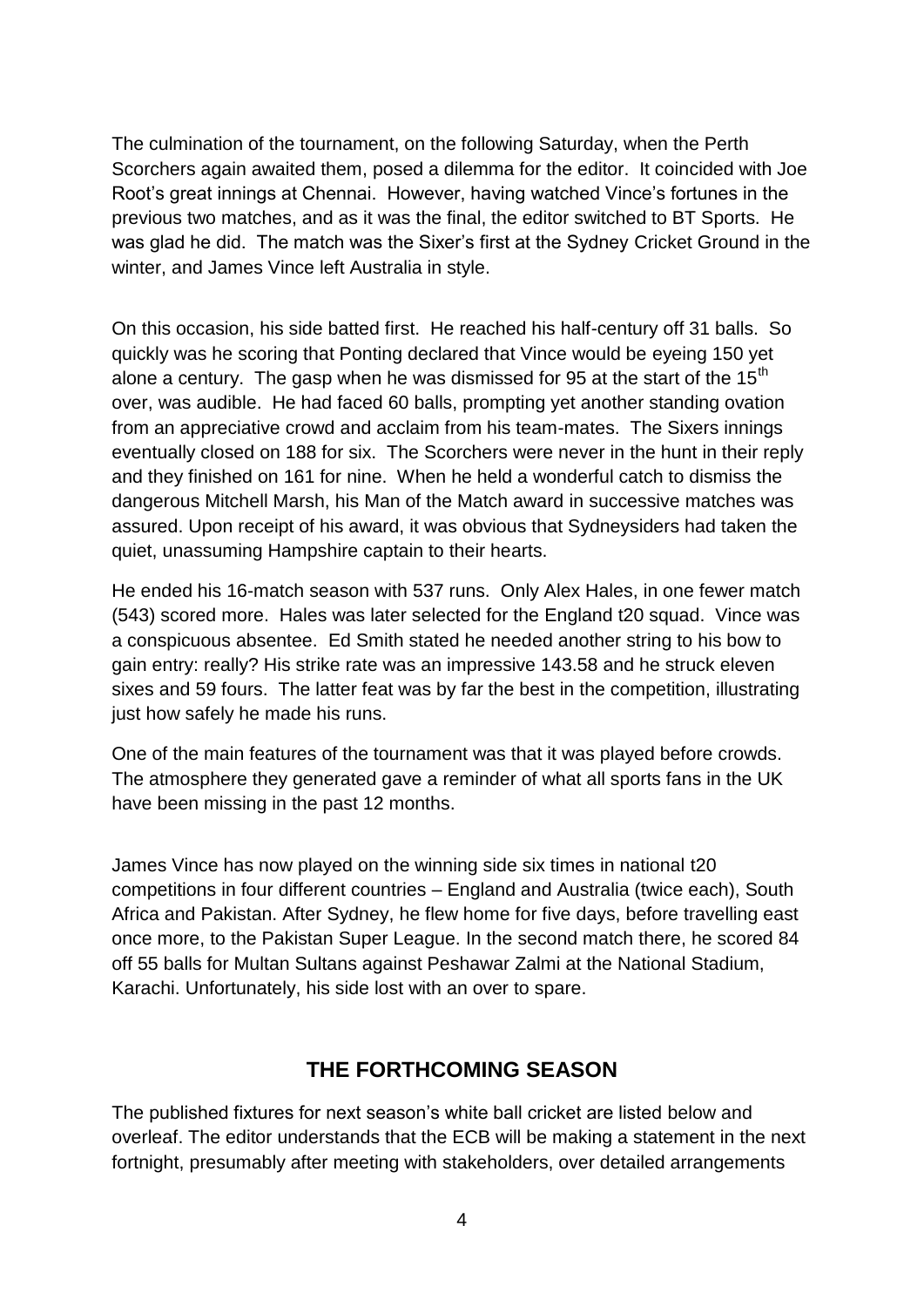for next season in the wake of the Prime Minister's statement on Monday 22 February, giving the key dates for moving out of lockdown.

It can be seen that the t20 programme is uniquely lop sided, with Hampshire scheduled to play away for the first half (including twice at Canterbury) and at home for the second.

#### **VITALITY BLAST FIXTURES**

| Wednesday | 09 June | <b>Kent Spitfires</b> | Canterbury        | 18.30 |
|-----------|---------|-----------------------|-------------------|-------|
| Friday    | 11 June | <b>Essex Eagles</b>   | Chelmsford        | 18.30 |
| Saturday  | 12 June | <b>Sussex Sharks</b>  | Hove              | 19.00 |
| Sunday    | 13 June | <b>Kent Spitfires</b> | Canterbury        | 14.30 |
| Tuesday   | 15 June | <b>Middlesex</b>      | Radlett           | 18.30 |
| Friday    | 18 June | Surrey                | Kia Oval          | 18.30 |
| Sunday    | 20 June | Gloucestershire       | <b>Bristol</b>    | 14.30 |
| Friday    | 25 June | Somerset              | Taunton           | 18.30 |
| Monday    | 28 June | <b>Middlesex</b>      | Ageas Bowl        | 18.30 |
| Wednesday | 30 June | Surrey                | <b>Ageas Bowl</b> | 18.30 |
| Friday    | 02 July | Gloucestershire       | <b>Ageas Bowl</b> | 18.30 |
| Friday    | 09 July | Somerset              | <b>Ageas Bowl</b> | 18.30 |
| Friday    | 16 July | (Essex Eagles         | <b>Ageas Bowl</b> | 14.00 |
|           |         | Sussex Sharks)        | Ageas Bowl        | 19.00 |
| Sunday    | 18 July | Glamorgan             | Ageas Bowl        | 14.30 |

The matches against Essex Eagles and Sussex Sharks at the Ageas Bowl are a "double-header".

#### **ROYAL LONDON CUP**

| Thursday                                                                     | 22 July                                                                                 | <b>Essex</b>                                                                                                         | <b>Ageas Bowl</b>                                               | 11.00                            |
|------------------------------------------------------------------------------|-----------------------------------------------------------------------------------------|----------------------------------------------------------------------------------------------------------------------|-----------------------------------------------------------------|----------------------------------|
| Tuesday<br>Friday                                                            | 27 July<br>30 July                                                                      | <b>Sussex</b><br><b>Middlesex</b>                                                                                    | Ageas Bowl<br>Radlett                                           | 11.00<br>11.00                   |
| Sunday                                                                       | 01 August                                                                               | Lancashire                                                                                                           | Ageas Bowl                                                      | 11.00                            |
| Wednesday<br>Friday<br>Sunday<br>Thursday<br>Saturday<br>Tuesday<br>Thursday | 04 August<br>06 August<br>08 August<br>12 August<br>14 August<br>17 August<br>19 August | Worcestershire<br>Gloucestershire<br>Kent<br>Durham<br><b>Quarter-Finals</b><br>Semi-Finals<br>Final at Trent Bridge | Ageas Bowl<br><b>Bristol</b><br>tbc<br><b>Chester-le-Street</b> | 11.00<br>11.00<br>11.00<br>11.00 |